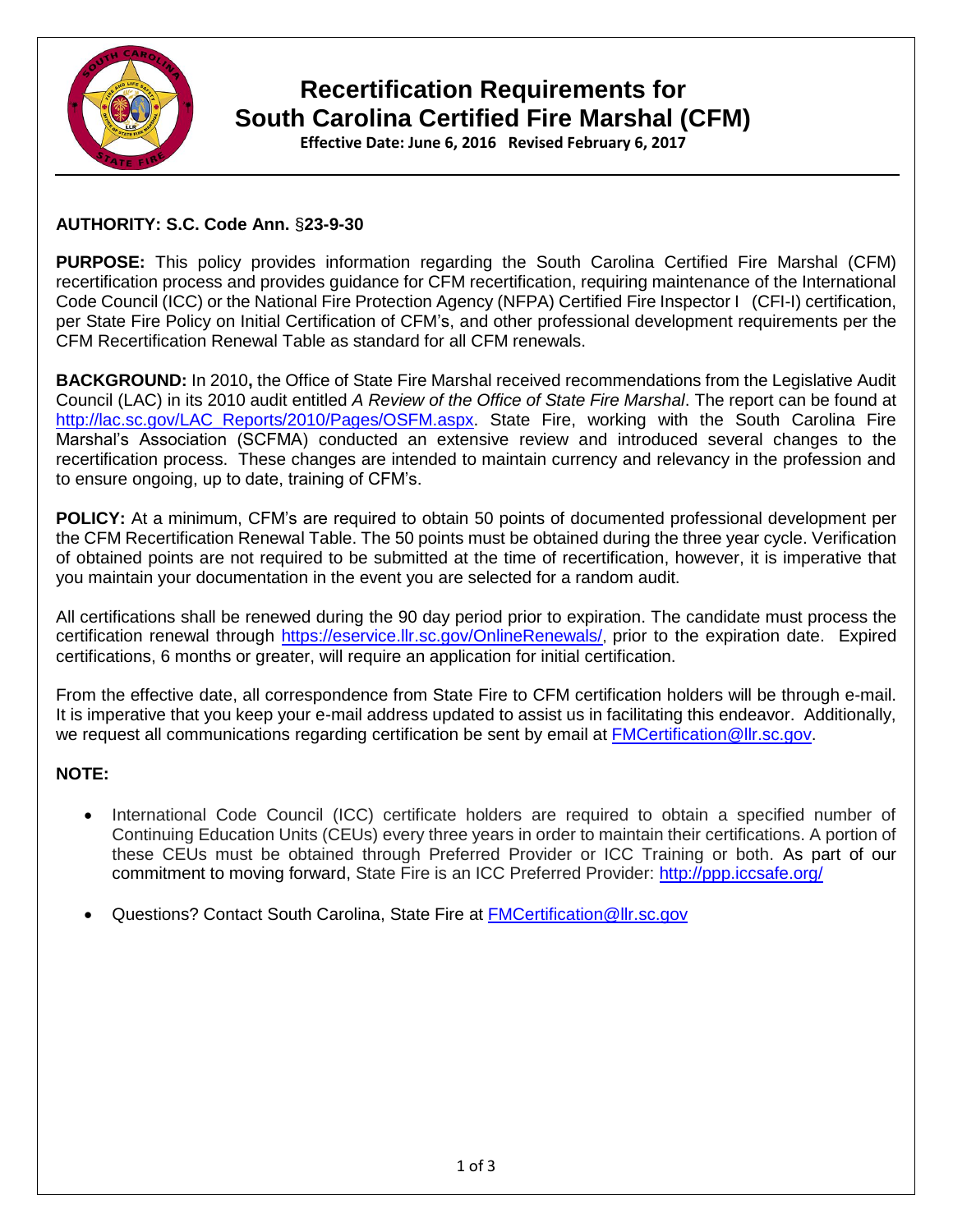

## **South Carolina Certified Fire Marshal Recertification Requirements Table Effective Date: June 6, 2016 Revision February 06, 2017**

In order to maintain currency and relevancy in the profession, Certified Fire Marshals are required to obtain 50 points (minimum) of documented professional development during the three year certification cycle, related to the fire & life safety profession.

| <b>Credentials</b>                                                       | <b>Allotted Points</b>                                                                                                                                                                                                                                                                                                                                                                                                                                                              | Minimum<br><b>Points</b> | <b>Maximum</b><br><b>Points</b> | Acceptable<br><b>Documentation</b>                                                                                                                                                                                                                                                                                                                                                                                   |
|--------------------------------------------------------------------------|-------------------------------------------------------------------------------------------------------------------------------------------------------------------------------------------------------------------------------------------------------------------------------------------------------------------------------------------------------------------------------------------------------------------------------------------------------------------------------------|--------------------------|---------------------------------|----------------------------------------------------------------------------------------------------------------------------------------------------------------------------------------------------------------------------------------------------------------------------------------------------------------------------------------------------------------------------------------------------------------------|
|                                                                          |                                                                                                                                                                                                                                                                                                                                                                                                                                                                                     |                          |                                 |                                                                                                                                                                                                                                                                                                                                                                                                                      |
| <b>Professional Practice</b>                                             | 1 per month                                                                                                                                                                                                                                                                                                                                                                                                                                                                         | 12                       | 36                              | Letter from supervisor or<br>client(s)                                                                                                                                                                                                                                                                                                                                                                               |
| Initial Certification NFPA or ICC<br>CFI- I per State Fire Policy 17-001 | 2 per certification                                                                                                                                                                                                                                                                                                                                                                                                                                                                 | 02                       | 04                              | Proof of certification                                                                                                                                                                                                                                                                                                                                                                                               |
| Additional Inspection/Code<br>Certifications by Dec. 31, 2021            | 5 each certification                                                                                                                                                                                                                                                                                                                                                                                                                                                                | 05                       | 15                              | Proof of certification for<br>each                                                                                                                                                                                                                                                                                                                                                                                   |
| <b>Voluntary Professional Service</b>                                    | 5 per organization                                                                                                                                                                                                                                                                                                                                                                                                                                                                  | $\mathbf 0$              | 15                              | Letter from organization                                                                                                                                                                                                                                                                                                                                                                                             |
| <b>OSFM Rules &amp; Regulations</b><br>Course Update                     | 2 per course                                                                                                                                                                                                                                                                                                                                                                                                                                                                        | 02                       | 02                              | Transcript with<br>appropriate course code                                                                                                                                                                                                                                                                                                                                                                           |
| <b>Training</b><br>(minimum of 16 points required)                       | <b>Allotted Points</b>                                                                                                                                                                                                                                                                                                                                                                                                                                                              | Minimum<br><b>Points</b> | <b>Maximum</b><br><b>Points</b> | Acceptable<br><b>Documentation</b>                                                                                                                                                                                                                                                                                                                                                                                   |
| Training- Professional Development                                       | 1 per contact hour                                                                                                                                                                                                                                                                                                                                                                                                                                                                  |                          |                                 | Certificate or proof of                                                                                                                                                                                                                                                                                                                                                                                              |
| Seminars and Conferences                                                 |                                                                                                                                                                                                                                                                                                                                                                                                                                                                                     |                          | 36                              | attendance                                                                                                                                                                                                                                                                                                                                                                                                           |
| Taking college credit courses                                            | 3 points per credit hour                                                                                                                                                                                                                                                                                                                                                                                                                                                            | 08                       | 36                              | Official transcript from<br>college                                                                                                                                                                                                                                                                                                                                                                                  |
| Teaching a course or seminar                                             | Teaching a course: 4<br>points per credit hour<br>Teaching a seminar: 1<br>point per hour taught                                                                                                                                                                                                                                                                                                                                                                                    | 0                        | 36                              | Letter from training<br>institution verifying<br>details of course and your<br>participation                                                                                                                                                                                                                                                                                                                         |
| Publications (Fire/Safety related)                                       | Paper or article in peer-<br>reviewed publication<br>Single author: 4 points<br>Multiple authors: 2<br>points<br><b>Published article or</b><br>paper<br>Single author: 4<br>points<br>Multiple authors: 2<br>points<br><b>Published book:</b><br>Single author or editor:<br>25 points<br>Author of chapter,<br>single author: 3 points<br>Author of chapter,<br>multiple authors: 1<br>point<br>Published review of a<br>book in a fire/safety<br>journal or magazine: 1<br>point | $\mathbf 0$              | 36                              | Article/Paper: Copy of<br>first page of article/paper<br>indicating title, name and<br>publication date, your<br>name as author, and<br>other authors' names (if<br>applicable). Article/ paper<br>must have a minimum of<br>1,000 words.<br><b>Book:</b> Copy of title page<br>of book indicating title,<br>publisher, publication<br>date, your name as<br>author, and other<br>authors' names (if<br>applicable). |